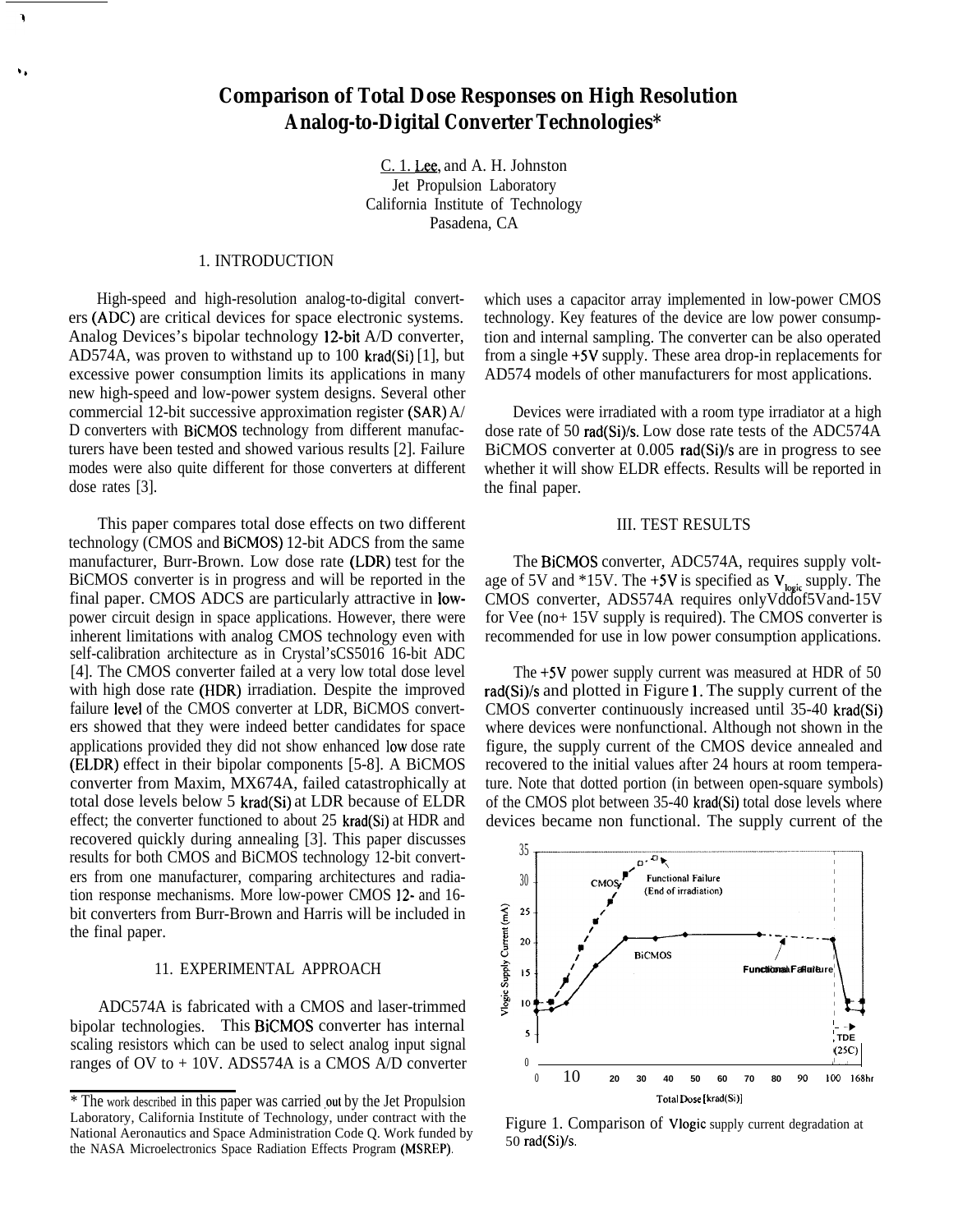CMOS converter increased further to 34 mA when devices failed functionally at the final total dose level of 40 krad(Si). Supply current of the BiCMOS converter sharply increased up to 30 krad(Si) and remained at21 mA until the final total dose level of 100 krad(Si). It annealed back to initial values at room temperature. The device failed functionally between 75 and 100 krad(Si).

Conversion time of these converters is another parameter that showed significant differences in degradation as shown in Figure 2. The conversion time of the CMOS converter did not show any degradation at all up to 35 krad(Si). The converters abruptly stopped functioned at 40 krad(Si), and could not make any conversions. Thus, conversion time could not be measured at 40 krad(Si).

The conversion time of BiCMOS converters increased gradually until 75 krad(Si), the last radiation level at which the converters were still functional. This may indicate that degradation of the bipolar device is the cause of the large increases in conversion time, However, this may be inconsistent with the room temperature annealing.

The failure mechanism of these devices will be investigated in more detail for the final paper. Devices will be opened up and cross-sectioned for scanning electron microscope (SEM) analysis, and localized SEM irradiation will be used to find the sensitive internal component.

The last parameter that showed significant differences in radiation degradation is the integral nonlinearity (lNL), shown in Figure 3. INL is the most important parameter of these SAR type 12-bit ADCS. The CMOS converter showed tremendous increase in nonlinearities from 20 krad(Si) to 35 krad(Si). When converters became nonfunctional at 40 krad(Si), INL could not remeasured anymore. The INL parameter recovered during 168 hours room temperature anneal. However, it did not fully recover to the initial value. High temperature (100 "C) annealing is in progress to observe further recovery. For the BiCMOS



Figure 2. Conversion time degradation of two different process converters at 50 rad(Si)/s.



Figure 3. Comparison of Integral nonlinearity degradation at 50 rad(Si)/s.

converter, INL increased slightly and recovered during room temperature anneal. This is one of most important parameters and critical results for decision making process for converter applications in space environment.

#### IV. DISCUSSION

Reducing power consumption is a far more difficult in analog circuit design than for digital circuits because of inherent limitations in bandwidth, resolution, and signal-to-noise ratio [9]. Some flash ADCS are designed and fabricated for lowpower applications, but these converters do not have resolutions as needed in space applications. The most critical component in high accuracy SAR converters is the internal comparator which requires extremely close matching of parameters in analog circuitry. This is much easier to achieve in bipolar technology because of the inherently better matching and high transconductance of bipolar devices compared to CMOS devices.

Three different technologies are available for this particular 12-bit SAR A/D converter. The older bipolar converter dissipates almost one watt. Therefore, it is not even comparable in power consumption to other two later technology converters. The CMOS converter is designed for low-power applications. However, the power dissipation increases as the radiation level increases and the most important parameter, INL, also degraded significantly. The BiCMOS converter, on the other hand, can operate at much higher radiation levels than the CMOS converter with some degradation of conversion time. Functional failure in the BiCMOS converter occurred at much higher levels and was far higher than that of the MX674A. The CMOS converter failed abruptly at lower radiation levels because of inherent limitations in CMOS technology.

For actual LDR environment, however, the CMOS converters may perform better compared to the BiCMOS converters. BiCMOS converters may show ELDR effect in bipolar components internal to the converter. In this case, a low-power CMOS converter may be more suitable to use in space applications. Several other 12-bit and 16-bit CMOS ADCS from Burr-Brown